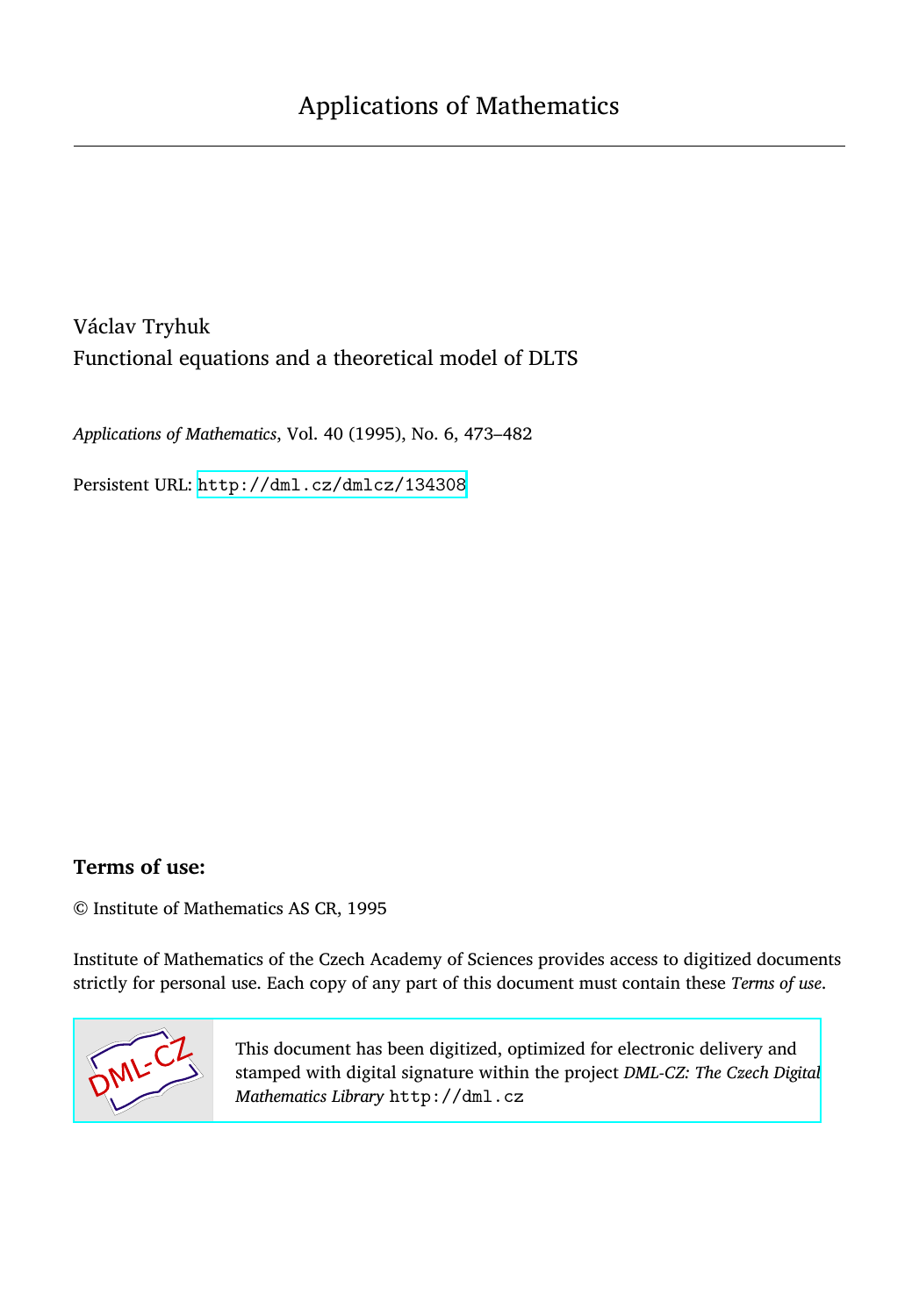# FUNCTIONAL EQUATIONS AND A THEORETICAL MODEL OF DLTS

VÁCLAV TRYHUK, Brno

(Received December 10, 1994)

*Summary.* The paper deals with a theoretical model of the Crowel-A**l**ipanahi correlator. The model describes a new possible effect of the DLTS spectra-exponential and nonexponential transient capacitance, normal or anomalous spectra.

*Keywords:* deep level transient spectroscopy, nonexponential transient capacitance, functional equations in several variables.

*A MS classification:* 39B99

#### INTRODUCTION

We investigate the deep trap in avalanche photodiodes measured by the deep level transient spectroscopy (DLTS). This method is based on the analysis of transient capacitance induced by thermal emission of carriers from traps within the depletio. region of the diode structure.

In conventional DLTS measurements, the analysis of the result is based upon the assumptions of an exponential transient capacitance and of negligible errors due to the system of data analysis technique (see [3], [7]).

In this paper we generalize the theoretical model

(1) 
$$
S_0(x,\tau) = (1/x) \left( \int_0^{x/2} C(t/\tau) dt - \int_{x/2}^x C(t\tau) dt \right)
$$

of the Crowel-Alipanahi correlator (see [4]-[6]) to

(2) 
$$
S(x,\tau) = (A/x) \bigg( \int_{d(x)}^{x/2 + d(x)} C(t/\tau) dt - \int_{x/2 + d(x)}^{x + d(x)} C(t/\tau) dt \bigg)
$$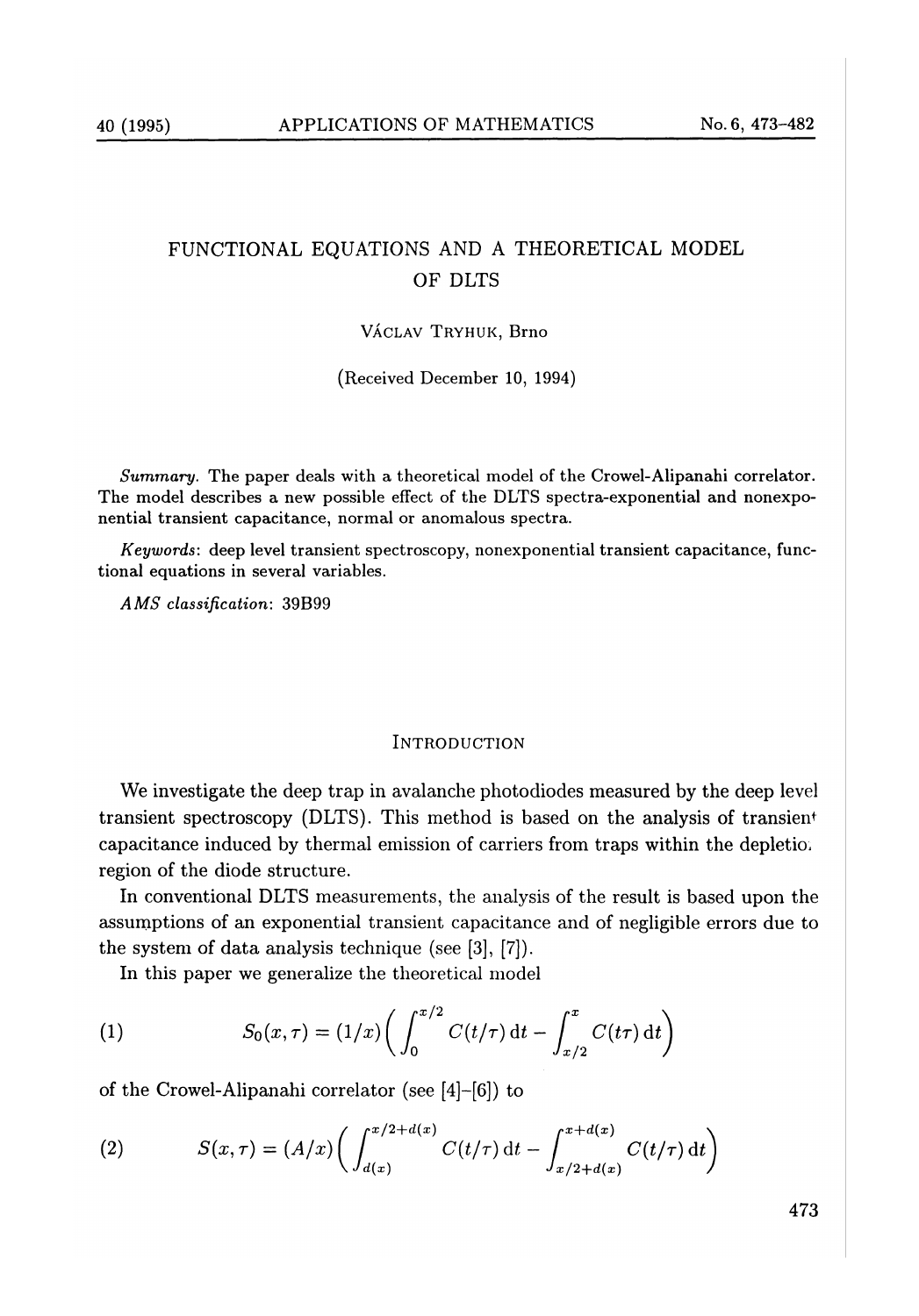and then to

$$
(3) \hspace{3.1em} \tilde{S}(x,\tau) = x^p S(x,\tau),
$$

where  $S(x, \tau)$  is the function (2) and p is a real number. Without loss of generality we can suppose that *A* is positive real constant.

The model (3) describes a new possible effect of the DLTS spectra given by the process transformation of the capacitance relaxation into DLTS spectra, and also by the physical properties of the samples, especially the high-resistive ones.

Using a theory of functional equations (see  $[1], [2]$ ) we present a description of the anomalous DLTS spectra observed in experiments (see [7]).

We also discuss a nonexponential transient capacitance and a possibility to use a new theoretical model a modelling of DLTS spectra.

We remark that the results of mathematical modelling are in good agreement with experiments.

### NOTATION, BASIC DEFINITIONS

We denote by  $\mathbb N$  the set of natural numbers, by  $\mathbb R$  ( $\mathbb R_+$ ) the set of real (positive real) numbers,  $\mathbb{R}_+^0 = \mathbb{R}_+ \cup \{0\}$ . We have the symbol t for time, T for temperature,  $\tau = \tau(T)$  for a time constant, C for a transient capacitance, x for a pulse period and  $S = S(x, \tau)$  for the DLTS function.

We use the following forms of the function  $S(x, \tau)$ :

(4) 
$$
S(x,\tau) = \frac{A\tau}{x} \bigg( \int_{d(x)/\tau}^{(x/2+d(x))/\tau} C(s) \, ds - \int_{(x/2+d(x))/\tau}^{(x+d(x))/\tau} C(s) \, ds \bigg),
$$

where  $\tau s = t$ ;

(5) 
$$
S(x,\tau) = \frac{A}{x} \bigg( \int_0^{x/2} C((s-d(x))/\tau) \, ds - \int_{x/2}^x C((s-d(x))/\tau) \, ds \bigg),
$$

where  $s = t + d(x)$ ;

(6) 
$$
S(x,\tau) = A\bigg(\int_0^{1/2} C((xs+d(x))/\tau) \,ds - \int_{1/2}^1 C((xs+d(x))/\tau) \,ds\bigg),
$$

where  $xs + d(x) = t, x \in \mathbb{R}_+$  being fixed.

In the paper we will use the following assumptions:

(A1)  $d(x)$  is a continuous function satisfying  $0 \leq d(x) < x$  for every  $x \in \mathbb{R}_+$  fixed;

 $(A2)$   $C(s)$  is a positive decreasing bounded and continuous function on  $\mathbb{R}_+$ .

If  $d(x) \equiv 0$  and  $A = 1$  then the expressions (2), (4)-(6) are equivalent to (1). According to (A2) there exists a finite  $\lim C(u) = L$  for  $u \to \infty$ ,  $L \in \mathbb{R}^0_+$ .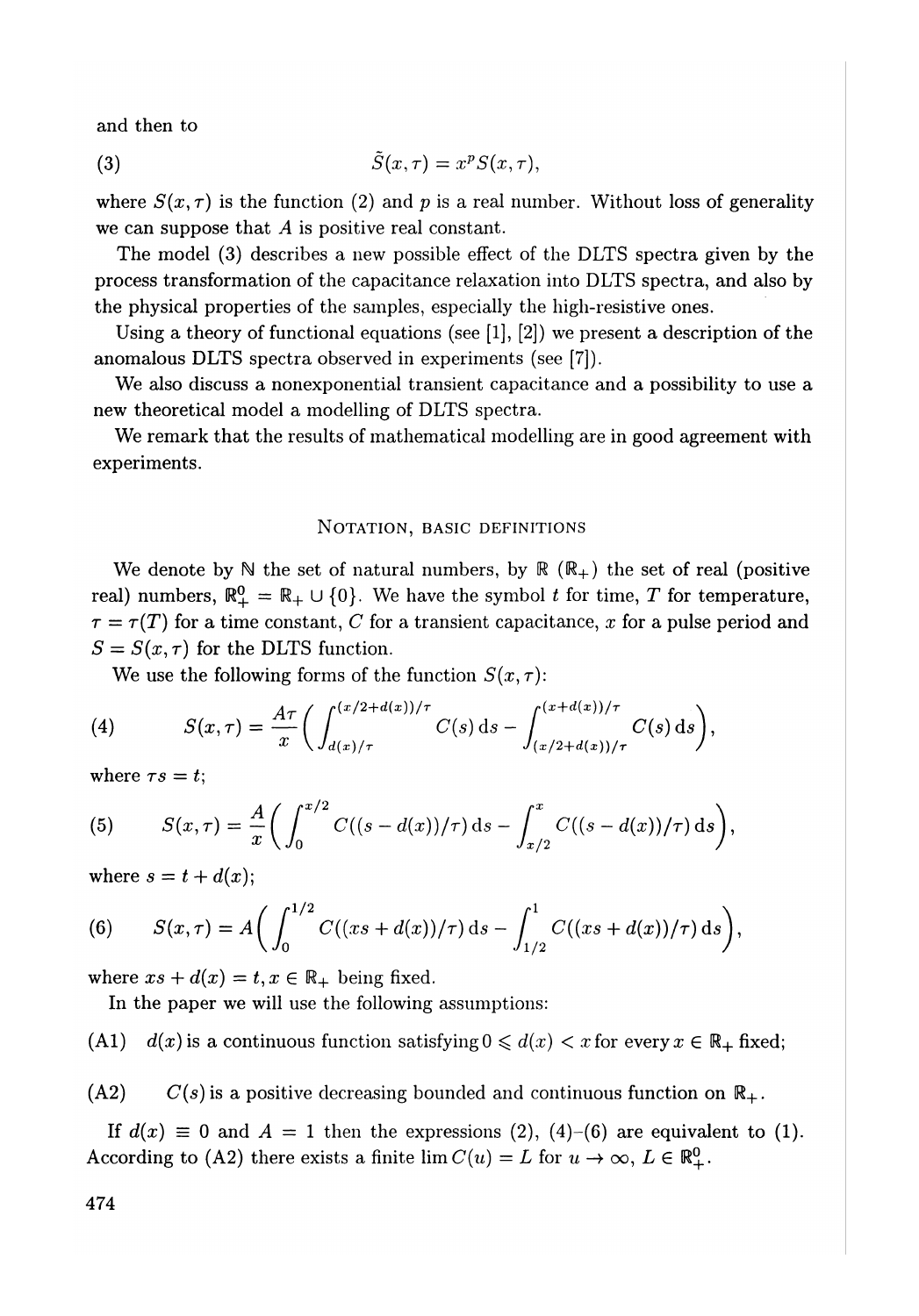**Definition 1.** Let p be an arbitrary fixed real number. We say that  $g(x, y)$  is a homogeneous function of the order *p* if the Euler's functional equation

(7) 
$$
g(\alpha x, \alpha y) = \alpha^p g(x, y)
$$

is valid for every  $\alpha, x, y \in \mathbb{R}_+$ .

A general solution  $g: \mathbb{R}_+ \times \mathbb{R}_+ \to \mathbb{R}$  of (7) is of the form

$$
(8) \t\t g(x,y) = x^p h(y/x)
$$

for an arbitrary function  $h: \mathbb{R}_+ \to \mathbb{R}$  (see [1], [2]).

**Definition 2.** For any  $x \in \mathbb{R}_+$  fixed, let the DLTS function (2) reach its maximum  $S_m$  at a point  $\tau_m$ , i.e.  $S_m = S(x, \tau_m)$ . We say that the DLTS function  $S(x, \tau)$ forms a normal spectra if for every  $\alpha \in \mathbb{R}_+$  the function  $S(\alpha x, \alpha \tau)$  reaches its maximum at the point  $\alpha\tau_m$  and  $S(\alpha x, \alpha\tau_m) = S_m$ . Otherwise we call the DLTS spectra anomalous.

#### T**HE E**XP**ONEN**T**I**A**L** CA**SE**

**Lemma 1.** *If*  $C(t) = \exp\{-t\}$ ,  $t \in \mathbb{R}_+$ , then

(9) 
$$
S(x,\tau) = AC(-d(x)/\tau)S_0(x,\tau)
$$

*for all*  $x, \tau \in \mathbb{R}_+$ *. Conversely, if*  $F: \mathbb{R}_+^0 \to \mathbb{R}_+$  and

$$
(10) \tS(x,\tau) = F(d(x)/\tau)S_0(x,\tau)
$$

*then there exist solutions*  $C(t) = \exp\{-kt\}$ ,  $k \in \mathbb{R}_+$  such that  $F(d(x)/\tau) =$  $AC(-d(x)/\tau)$ . Hence (9) is satisfied.

Proof. Substituting  $C(t) = \exp\{-t\}$  into the expression (5) we get  $C((s-d(x))/\tau) = C(s/\tau)C(-d(x)/\tau)$ **and** 

$$
S(x,\tau) = AC(-d(x)/\tau)(1/x) \left( \int_0^{x/2} C(s/\tau) \, ds - \int_{x/2}^x C(s/\tau) \, ds \right)
$$
  
= AC(-d(x)/\tau)S\_0(x,\tau)

for  $x, \tau \in \mathbb{R}_+$ .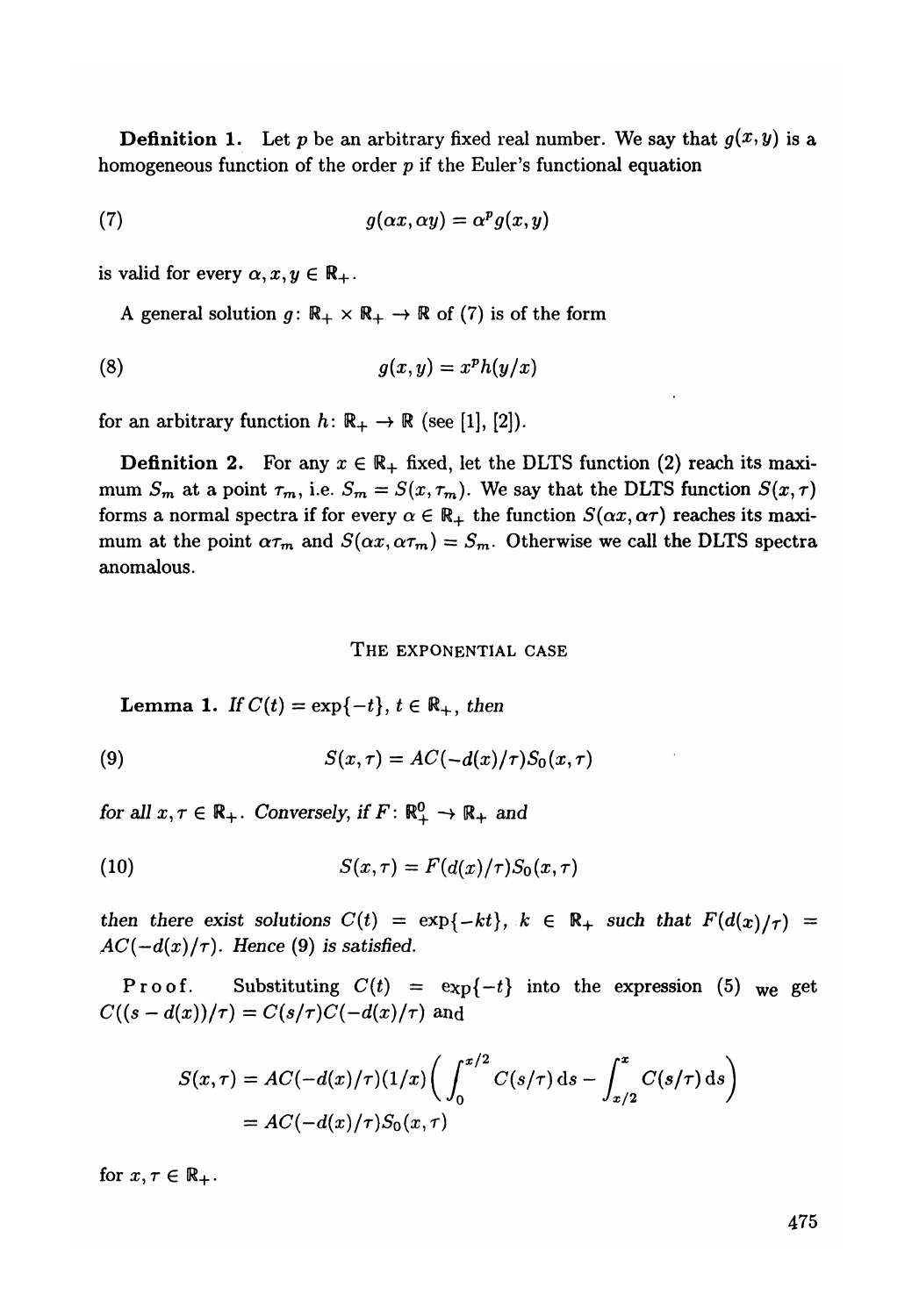Suppose that  $S(x, \tau) = F(d(x)/\tau)S_0(x, \tau)$  for  $x, \tau \in \mathbb{R}_+$ . According (1), (2) and using the expression (5) we obtain

$$
A\bigg(\int_0^{x/2} C\big((s-d(x))/\tau\big) \, \mathrm{d} s - \int_{x/2}^x C\big((s-d(x))/\tau\big) \, \mathrm{d} s\bigg) \\
= F(d(x)/\tau) \bigg(\int_0^{x/2} C(s/\tau) \, \mathrm{d} s - \int_{x/2}^x C(s/\tau) \, \mathrm{d} s\bigg).
$$

From linearity of integrals and in accordance with the assumption (A2) we obtain for the decreasing function C the condition  $C(s/\tau - d(x)/\tau) = F(d(x)/\tau)C(s/\tau)/A$ , i.e.

(11) 
$$
C(u - v) = \alpha(v)C(u),
$$

where  $u = s/\tau$ ,  $v = d(x)/\tau$ ;  $u, v \in \mathbb{R}_+$  and

(12) 
$$
\alpha(v) = F(v)/A > 1.
$$

The method of invariants then yields a mapping  $u \to u - v$ ,  $C \to \alpha C$  thus  $u/v \to$  $u/v - 1$ ,  $\ln C/\ln \alpha \rightarrow \ln C/\ln \alpha + 1$ . The expression  $\ln C/\ln \alpha + u/v$  is an invariant of the given mapping and we have

$$
C(u) = \exp \left\{-\frac{\ln \alpha(v)}{v}u\right\}.
$$

The function C is a solution of the functional equation (11). But  $C(u)$  is independent of v, hence  $\ln \alpha(v)/v = k > 0$  and  $\alpha(v) = \exp\{kv\}, k \in \mathbb{R}_+$  being constant.

We conclude that

 $C(u) = \exp\{-ku\}, \quad u = s/\tau$ 

and

$$
F(v) = A\alpha(v) = A \exp\{kv\} = AC(-v), \qquad v = d(x)/\tau
$$

according to (12).  $\Box$ 

Remar k 1. It follows from Lemma 1 that if the function *C* is exponential, then the theoretical models (1) and (2) are equivalent in the following sense: We can integrate over the interval  $(0, x)$  instead of  $(d(x), x + d(x))$  for every  $x \in \mathbb{R}_+$  fixed.

Remark 2. In the same manner as the function  $C(t) = \exp\{-t\}$ , any function  $C_{\tau}(t) = C(t/\tau)$  for  $\tau \in \mathbb{R}_{+}$ , can be considered. This follows from the fact that C satisfies Cauchy's functional equation  $C(u + v) = C(u)C(v)$  on  $\mathbb{R}_+$ . A continuous decreasing solution of Cauchy's functional equation is of the form  $C(u) = \exp\{-ku\}$ ,  $k > 0$ , and we can always put  $k = 1/\tau$ ,  $\tau > 0$  (see [1]).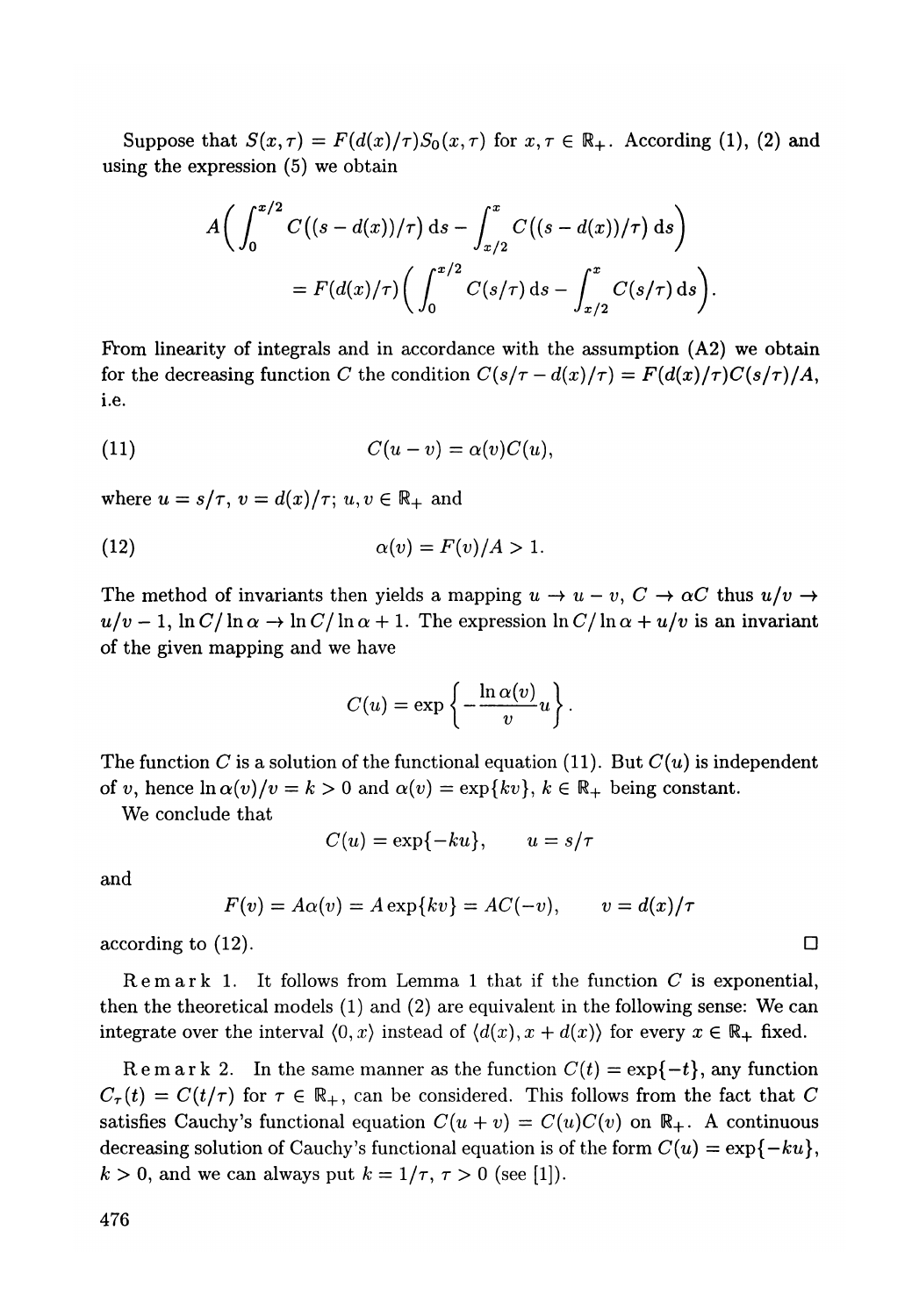Remar k 3. In the exponential case we obtain from (2) that

(13) 
$$
S(x,\tau) = A(\tau/x) \exp\{-d(x)/\tau\} \left(1 - \exp\left\{-\frac{x}{2\tau}\right\}\right)^2
$$

and

(14) 
$$
S_0(x,\tau)=(\tau/x)\left(1-\exp\left\{-\frac{x}{2\tau}\right\}\right)^2
$$

for  $d(x) \equiv 0, A = 1$ .

The function  $h_0(x/\tau) := S_0(x, \tau)$  is homogeneous (of the order  $p = 0$ ) since

$$
S_0(\alpha x, \alpha \tau) = h_0\left(\frac{ax}{\alpha \tau}\right) = h_0\left(\frac{x}{\tau}\right) = S_0(x, \tau)
$$

for every  $\alpha, x, \tau \in \mathbb{R}_+$ .

It is clear that (13) is a homogeneous function if and only if  $d(x) = kx$  for a fixed  $k \in (0,1)$  since  $d(x)$  is a continuous solution of the functional equation  $d(\alpha x) = \alpha d(x)$ on  $\mathbb{R}_+$  and  $d(x)$  satisfies the assumption (A1). In this case we have

(15) 
$$
S(x,\tau) = A \exp\{-kx/\tau\} S_0(x,\tau).
$$

Let us denote  $u = x/\tau$  and consider a function

(16) 
$$
h(u) = A \exp\{-ku\} (1 - \exp\{-u/2\})^2/u
$$

on  $\mathbb{R}_+$ . Then

(17) 
$$
h(u) > 0, \quad \lim h(u) = 0 \quad \text{for } u \to 0+, \ u \to \infty
$$

and there exists a local maximum of  $h(u)$  at some point  $u_m$ . This point  $u_m$  is a unique solution of the equation  $h'(u) = 0$ , which is equivalent to

(18) 
$$
(u+1+ku)\exp\{-u/2\} = 1+ku, \qquad u \in \mathbb{R}_+.
$$

Thus if  $x \in \mathbb{R}_+$  is fixed then  $S(x, \tau)$  reaches its maximum at the point  $\tau_m = x/u_m$ and we see that the function  $S(x, \tau)$  forms normal spectra.

**Lemma 2.** Let C be exponential and let  $x \in \mathbb{R}_+$ ,  $\alpha \in \mathbb{R}_+$  – {1} be fixed. Then *the value* 

(19) 
$$
S(\alpha x, \alpha \tau_m) = \lambda S(x, \tau_m), \qquad \lambda \in \mathbb{R}_+
$$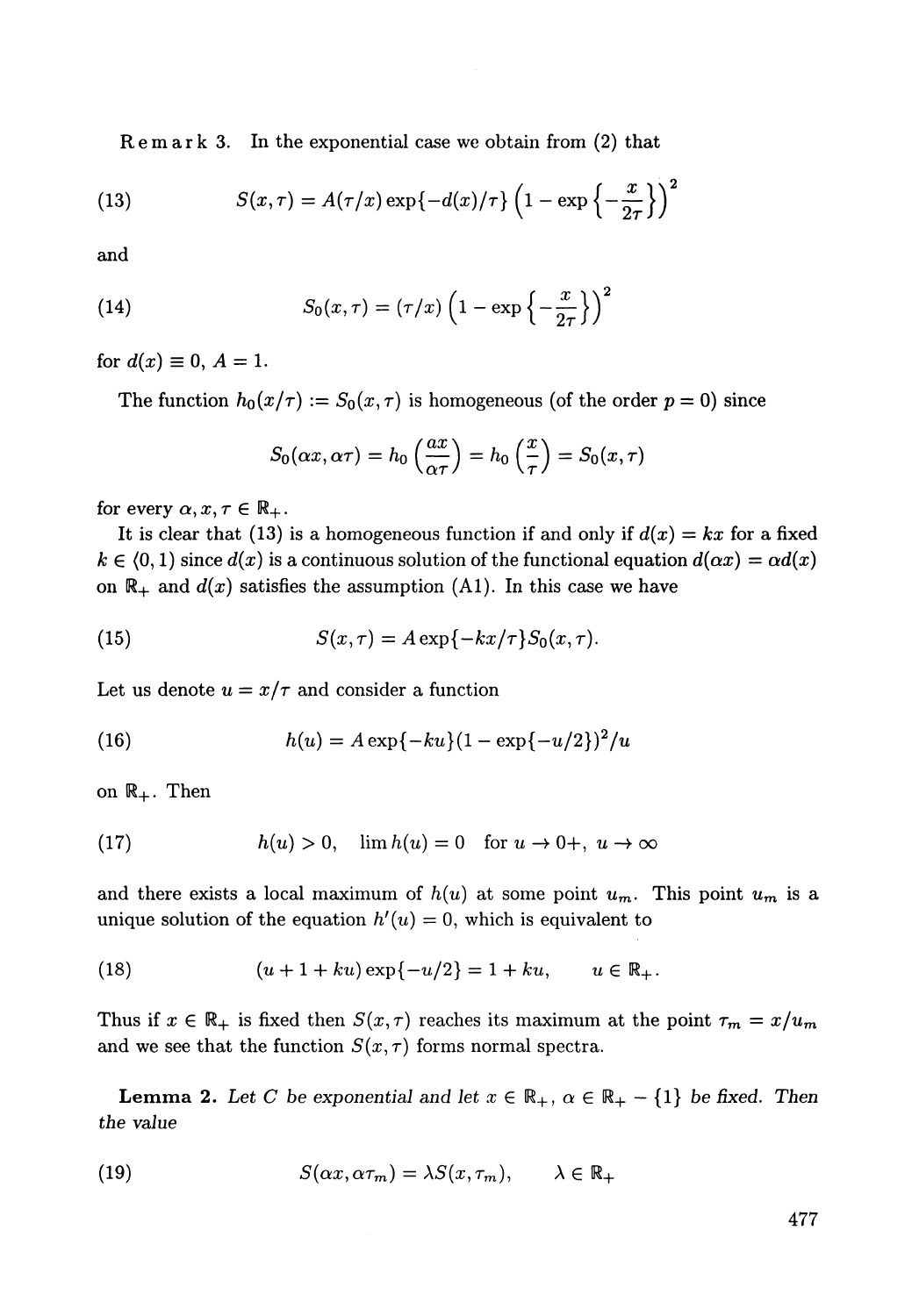*is the maximum of the function*  $S(\alpha x, \alpha \tau)$  *whenever*  $\tau_m = k_1 x, k_1 = 1/u_m$  and

(20) 
$$
d(x) = \left(k - k_1 \frac{\ln x}{\ln \alpha} \ln \lambda\right) x
$$

*on*  $\mathbb{R}_+$ ,  $k \in \mathbb{R}_+$  *is arbitrary and*  $u_m$  *is a solution of the equation* (18).

Proof. We consider the normal and anomalous spectra of the function (2) for  $\lambda \equiv 1$  and  $\lambda \in \mathbb{R}_+ - \{1\}$ , respectively. Since  $C(u)$  is an exponential function, we obtain from (13) and (14) that

$$
S(x,\tau) = A \exp\{-d(x)/\tau\} S_0(x,\tau).
$$

Using (13) we then have a condition equivalent to (19) in the form

(21) 
$$
d(\alpha x) = \alpha d(x) - \alpha \tau_m \ln \lambda
$$

for every  $\alpha, x \in \mathbb{R}_+$ ,  $\alpha \neq 1$  and the given  $\lambda \in \mathbb{R}_+$ ;  $\tau_m = 1/u_m$  according to Remark 3.

Hence we need to solve a functional equation

(22) 
$$
d(\alpha x) = \alpha(d(x) - k_2 x)
$$

for  $\alpha, x \in \mathbb{R}_+$ ,  $\alpha \neq 1$ ,  $\lambda \in \mathbb{R}_+$ ;  $k_2 = \ln \lambda / u_m$ .

In the case that  $\lambda = 1$  we obtain  $k_2 = 0$  and the equation  $d(\alpha x) = \alpha d(x)$  has a continuous solution of the form  $d(x) = kx, k \in \mathbb{R}_+$ .

In the latter case  $\lambda \in \mathbb{R}_+ - \{1\}$  we can substitute values  $x = 1, \alpha, \alpha^2, \dots$  into (22). Thus

$$
d(\alpha) = \alpha(d(1) - k_2),
$$
  

$$
d(\alpha^2) = \alpha(d(\alpha) - k_2\alpha) = \alpha^2(d(1) - 2k_2),
$$

and by the assumption

(23) 
$$
d(\alpha^n) = \alpha^n(d(1) - nk_2)
$$

we obtain

$$
d(\alpha^{n+1}) = \alpha(d(\alpha^{n}) - k_2 \alpha^{n}) = \alpha^{n+1}(d(1) - (n+1)k_2).
$$

Hence (23) is satisfied for every  $n \in \mathbb{N}$ ,  $\alpha \in \mathbb{R}_+ - \{1\}$ .

If we denote  $x = \alpha^n$  then  $n = \ln x / \ln \alpha$  and

(24) 
$$
d(x) = \left(d(1) - \frac{\ln x}{\ln \alpha} k_2\right) x.
$$

478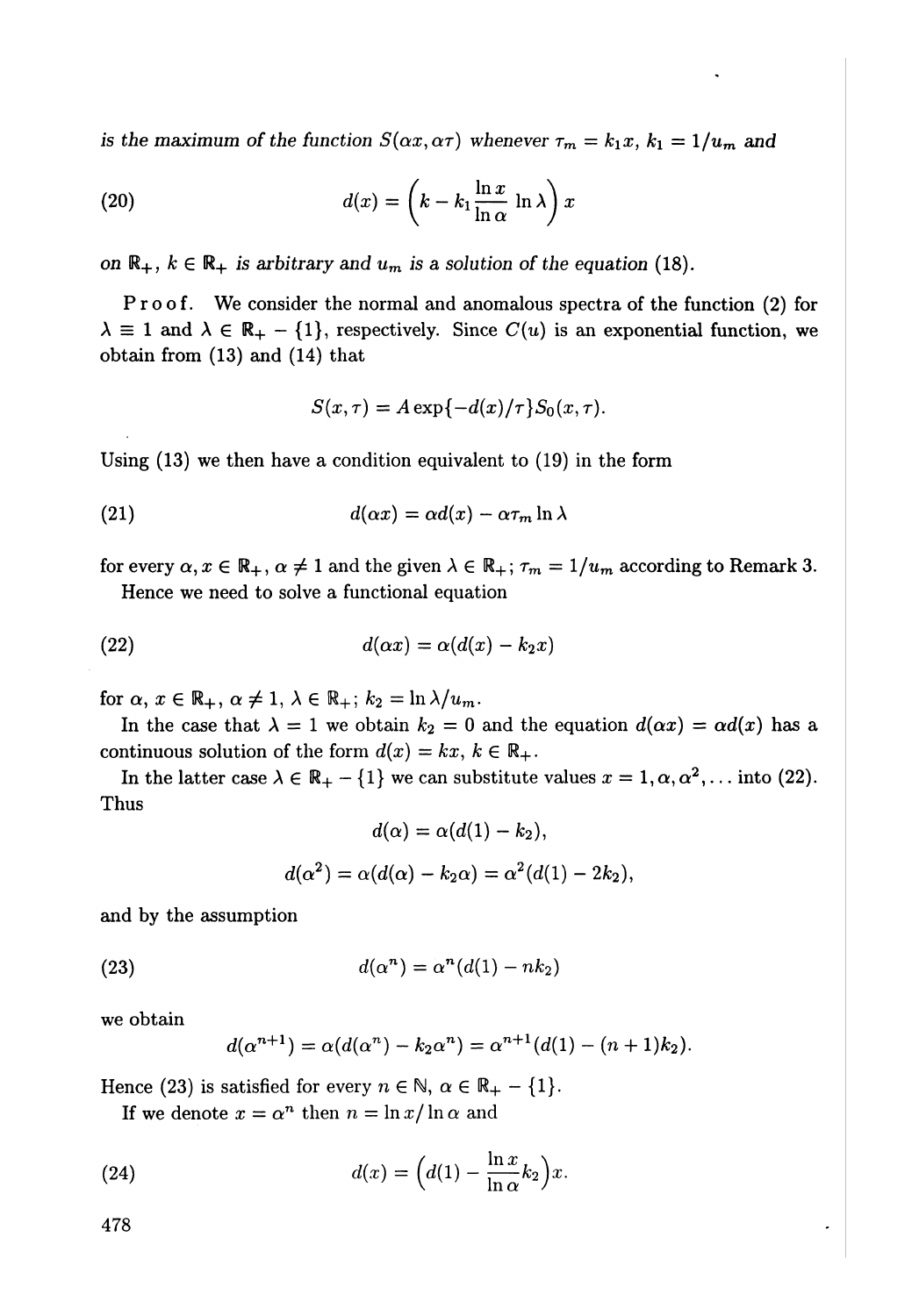If we suppose that the function  $d(x)$  is defined by (24) for all  $x \in \mathbb{R}_+$ , then we have

$$
d(\alpha x) = \alpha \Big( d(1) - \frac{\ln x}{\ln \alpha} k_2 - k_2 \Big) = \alpha d(x) - k_2 \alpha x
$$

*in a* / for arbitrary  $\alpha \in \mathbb{R}_+ - \{1\}$  and  $(24)$  is a continuous solution of the equation  $(22)$  on  $\mathbb{R}_+$ . Thus we get (20) for  $k = d(1)$ ,  $k_2 = k_1 \ln \lambda$ ,  $k_1 = 1/u_m$ .

Using (13) and (20) we prove that (19) is fulfilled and the assertion of Lemma 2  $\Box$  is proved.

Remark 4. In the case  $\lambda = 1$  we have  $d(x) = kx$ . Hence (13) and also (2) is a homogeneous function described in Remark 3. The condition  $o \leq d(x) < x$  is then equivalent to  $0 \leqslant k < 1$ .

The situation is different on the case  $\lambda \neq 1$ . Here  $0 \leq d(x) < x$  and (2) imply that  $\ln \lambda / \ln \alpha > -u_m / \ln x$  for any fixed  $\lambda, \alpha \in \mathbb{R}_+ - \{1\}$  and  $x \neq 1$ . In the limit case  $x \to \infty$  we obtain  $\ln \lambda \ln \alpha \geq 0$  and  $\alpha < 1$  implies  $\lambda < 1$  which does not agree with experiments. Hence the theoretical model (2), (24) is false for anomalous DLTS spectra. Thus we will always suppose that

$$
d(x) = kx, \qquad x \in (0,1)
$$

#### T**HE GE**N**E**R**AL CASE**

**Lemma 3.** Let  $d(x) = kx$  for some  $k \in \{0, 1\}$ . The function (2) is homogeneous *and* 

(26) 
$$
S(x,\tau) = h(x/\tau) = h(u) = \frac{A}{u} \left( \int_{ku}^{(k+1/2)u} C(s) \, ds - \int_{(k+1/2)u}^{(k+1)u} C(s) \, ds \right)
$$

*for*  $u = x/\tau$  and  $x, \tau \in \mathbb{R}_+$ . Moreover,  $h(u)$  is nonnegative and  $\lim h(u) = 0$  for both  $u \to 0_+$  and  $u \to \infty$ .

Proof. The relation  $h(u) \geq 0$  follows from the assumption (A2). It is clear that  $S(x, \tau)$  is a homogeneous function, i.e.  $S(\alpha x, \alpha \tau) = S(x, \tau)$  for  $\alpha, x, \tau \in \mathbb{R}_+$ . If  $u \rightarrow 0_+$  then we have

$$
\lim h(u) = A \cdot \lim \frac{1}{u} \Big( \int_{ku}^{(k+1/2)u} C(s) \, ds - \int_{(k+1/2)u}^{(k+1)u} C(s) \, ds \Big)
$$
  
=  $A \lim[(1+2k)C((k+\frac{1}{2})u) - kC(ku) - (1+k)C((1+k)u)] = 0,$ 

 $\mathcal{L}$  rule.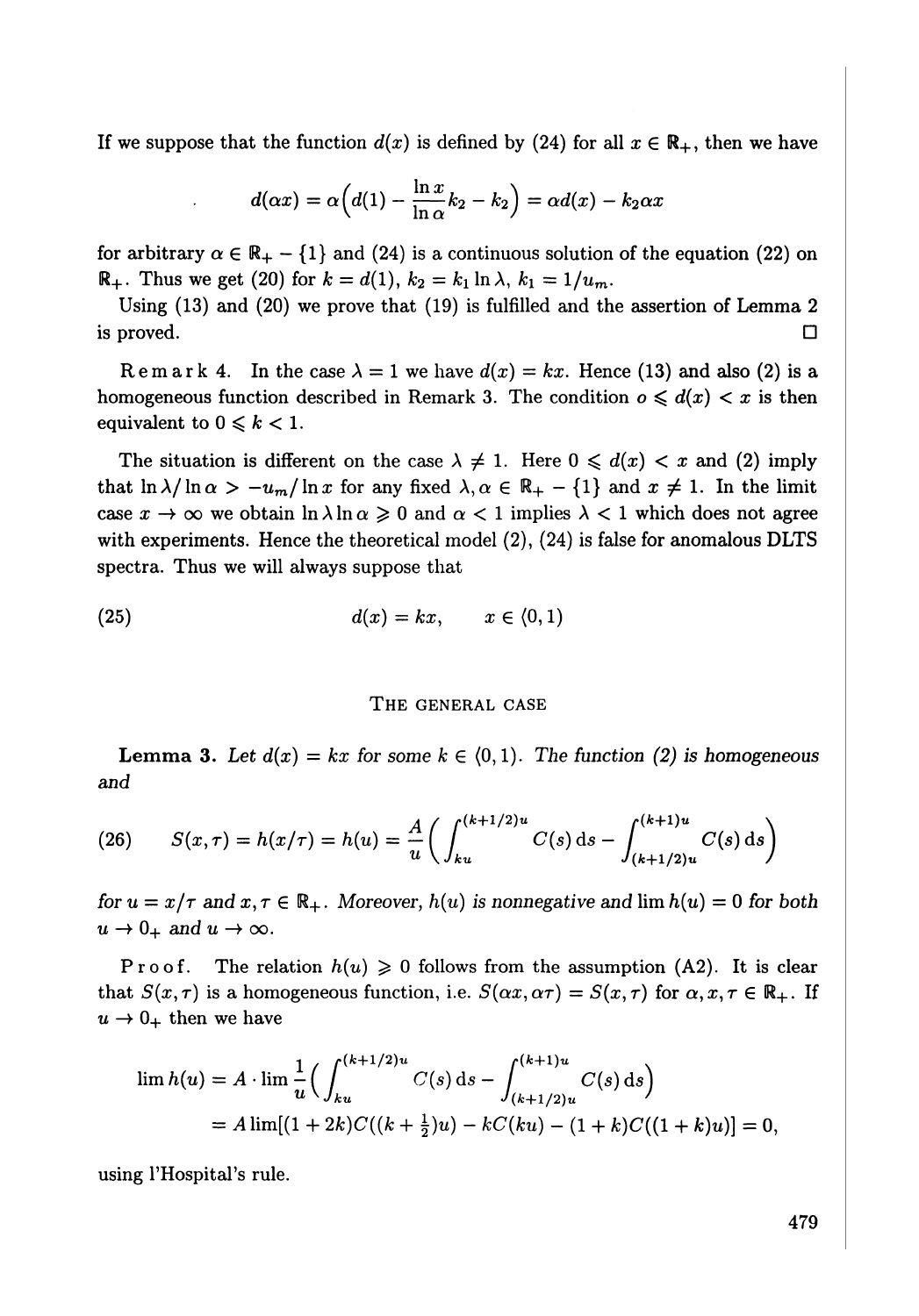We have

$$
C(s) \leq C(ku) \quad \text{on} \quad \langle ku, (k + \frac{1}{2})u \rangle,
$$
  
-C(s) \leq -C((1 + k)u) \quad \text{on} \quad \langle (k + \frac{1}{2})u, (k + 1)u \rangle

for every fixed  $u \in \mathbb{R}_+$ . Hence if  $u \to \infty$  then

$$
0 \leq h(u) = \frac{A}{u} \left( \frac{1}{2} C(ku)u - \frac{1}{2} C((1+k)u)u \right) = \frac{A}{2} (C(ku) - C((1+k)u)) \to \frac{A}{2}(L-L)
$$

and  $\lim_{u \to \infty} h(u) = 0.$ 

Remar k 5. It is a basic fact that for any homogeneous function *S* there is a function  $h: \mathbb{R}_+ \to \mathbb{R}$  such that  $S(x, \tau) = h(x/\tau)$ . Let us consider the expression (26). Due to Lemma 3, it is possible to investigate functions  $C(u)$  other than  $\exp\{-u\}$ . For example, the function

$$
(27) \tC(u) = 1/(u+a)^r
$$

for  $a, r \in \mathbb{R}_+$  or the function  $C(u) = \arccotan u$  can be considered.

The function  $h(u)$  corresponding to  $(27)$  will be of the form

(28) 
$$
h(u) = \frac{A}{u} \ln \left( 1 + \frac{u^2}{4(ku + a)((k+1)u + a)} \right) \text{ for } r = 1,
$$

$$
h(u) = \frac{A}{u} \frac{((1+k)u + a)^{1-r} - 2((k+\frac{1}{2})u + a)^{1-r} + (ku+a)^{1-r}}{r-1}
$$
for  $r \in \mathbb{R}_+ - \{1\},$ 

so that  $h(u)$  reaches its maximum value at the same point  $u_m$  as in the exponential case. For example, if  $k = 1/25$  then  $u_m = 2.226$  and the related constants are

|  | $a$   0.09   0.18   0.4   0.86   1.27   1.55   1.8   2.8   3.8   4.8 |  |  |  |  |
|--|----------------------------------------------------------------------|--|--|--|--|

where the values of a were computed from the equation  $h'(u) = 0$  for  $u_m = 2.226$  by means of (28).

**Lemma 4.** Consider a function (2) in the form (6) and  $d(x) = kx$ ,  $k \in \{0, 1\}$ , i.e.

(29) 
$$
S(x,\tau) = A\bigg(\int_0^{1/2} C((s+k)x/\tau) \,ds - \int_{1/2}^1 C((s+k)x/\tau) \,ds\bigg),
$$

480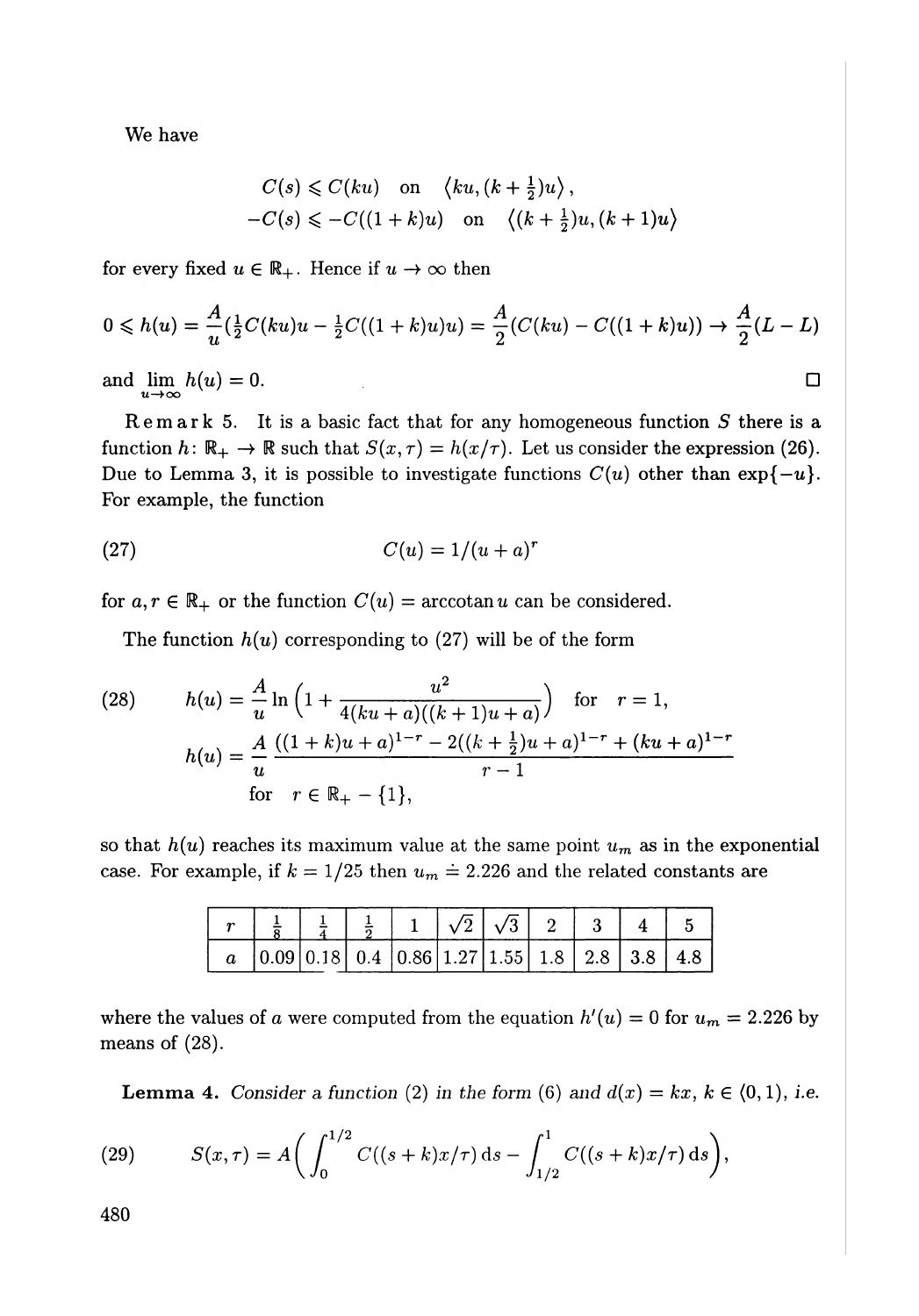$x, \tau \in \mathbb{R}_+$ *. If the function C satisfies the relation* 

(30) 
$$
C\left((s+k)\frac{\alpha x}{\beta \tau}\right) = \gamma C\left((s+k)\frac{x}{\tau}\right)
$$

*for every*  $\alpha, \beta \in \mathbb{R}_+$  *such that*  $\alpha \neq 1, \beta \neq \alpha, \gamma \in \mathbb{R}_+$ , then

(31) 
$$
S(\alpha x, \beta \tau) = \gamma S(x, \tau)
$$

and there *exists a solution* 

$$
C(v) = v^{\ln \gamma / \ln(\alpha/\beta)}
$$

on R+*.* 

Proof. The equation (31) is a consequence of (29) and (30). Let us denote  $a = \alpha/\beta, v = (s + k)\frac{x}{\tau}$  and consider (30) in the form  $C(av) = \gamma C(v)$  for  $\alpha, v, \gamma$ positive numbers. By means of the method of invariants we obtain a mapping  $v \rightarrow$  $av, C \rightarrow \gamma C$ , thus  $\frac{\ln v}{\ln a} \rightarrow \frac{\ln v}{\ln a} + 1$ ,  $\frac{\ln C}{\ln \gamma} \rightarrow \frac{\ln C}{\ln \gamma} + 1$  and  $\frac{\ln C}{\ln \gamma} - \frac{\ln v}{\ln a}$  is an invariant. Hence we have  $C(v) = v^{\ln \gamma / \ln \alpha}$  and  $C(av) = a^{\ln \gamma / \ln a}v^{\ln \gamma / \ln a} = \gamma C(v)$ . The function (32) is a solution of the equation (30).  $\square$ 

 $Rem a r k 6.$  The function  $C(v)$  obtained in Lemma 4 cannot describe the transient capacitance because  $C(v)$  is decreasing only in the case that  $\ln \gamma / \ln(\alpha/\beta) < 0$ . But in this case  $C(v)$  is unbounded at  $v = 0$  which is a contradiction to (A2). Hence the function (2) cannot form anomalous spectra even though (31) would be satisfied for arbitrarily small  $\beta - \alpha$ ,  $\beta \neq \alpha$ .

**Theorem 1.** For a fixed  $x \in \mathbb{R}_+$ . If the DLTS spectra are normal or anomalous, *then the DLTS function is expressible as* 

(33) 
$$
\tilde{S}(x,\tau) = x^p S(x,\tau),
$$

*where*  $S(x, \tau) = h(x/\tau) = h(u)$  is the homogeneous function given by (26) and p is *fixed real number. Moreover, if for a fixed*  $\alpha \in \mathbb{R}_+ - \{1\}$  and a given  $\lambda \in \mathbb{R}_+$ 

$$
\tilde{S}(\alpha x, \alpha \tau) = \lambda \tilde{S}(x, \tau)
$$

*holds, then*  $\lambda = \alpha^p$ , *i.e.*  $p = \ln \lambda / \ln \alpha$ , and the maximal values of the family of *functions* 

$$
\tilde{S}(x,\tau_m), \ \tilde{S}(\alpha x, \alpha \tau_m), \ \tilde{S}(\alpha^2 x, \alpha^2 \tau_m), \ \ldots
$$

*satisfy the relation* 

$$
\tilde{S} = \tilde{S}_m \cdot (\tau/\tau_m)^p
$$

481